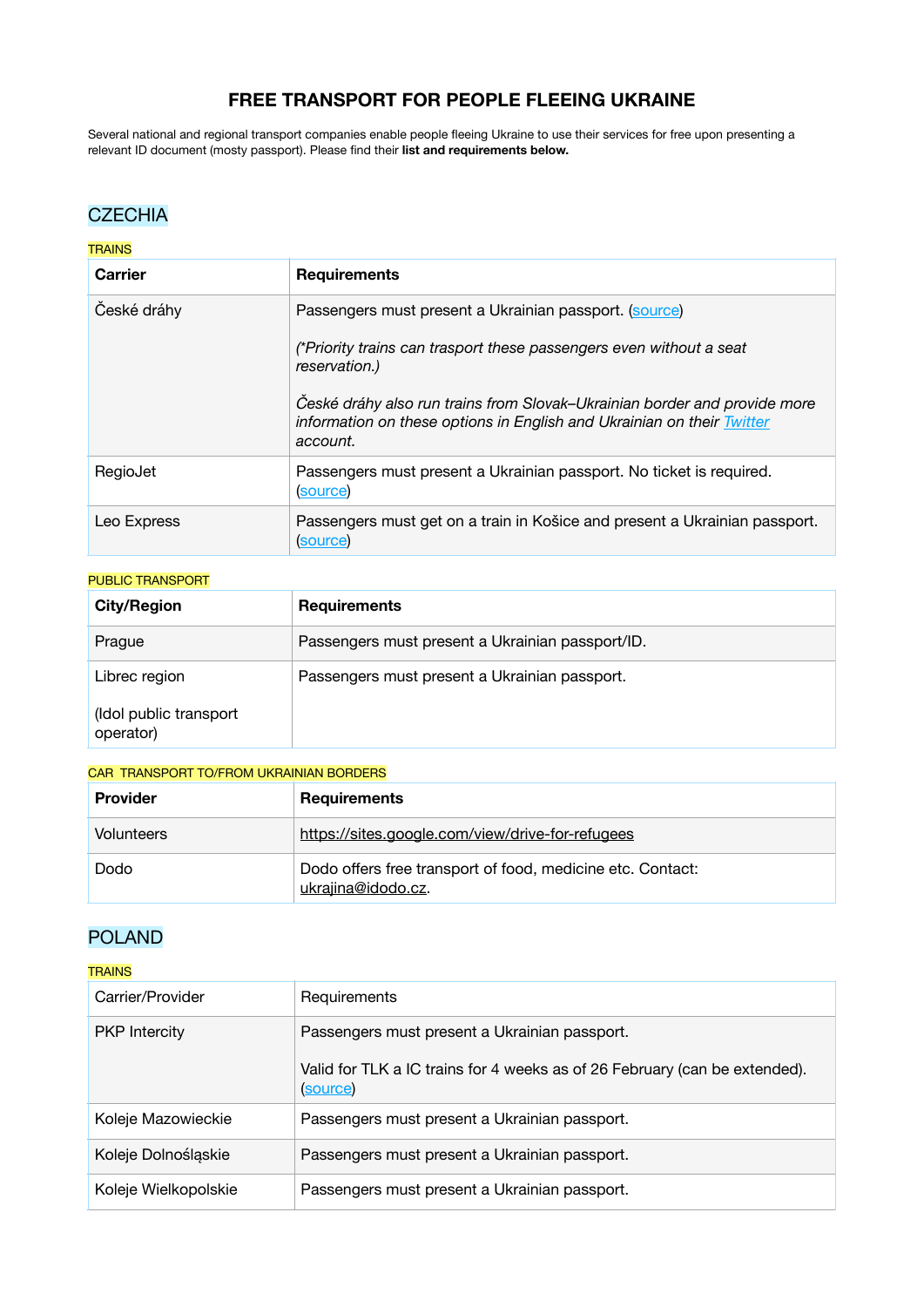| ŁKA   | Passengers must present a Ukrainian passport.                                                                                                                                         |
|-------|---------------------------------------------------------------------------------------------------------------------------------------------------------------------------------------|
| Koleo | Free app (iOS, Android) is required. Koleo gives 100% discount – i.e. free<br>ticket after entering the code: STANDWITHUKRAINE. Applies to tickets for<br>carriers operated by KOLEO. |

## PUBLIC TRANSPORT

| <b>City/Region</b>                  | <b>Requirements</b>                           |
|-------------------------------------|-----------------------------------------------|
| <b>MPK Wrocław</b>                  | Passengers must present a Ukrainian passport. |
| Warsaw public transport<br>operator | Passengers must present a Ukrainian passport. |

# **HUNGARY**

### **TRAINS**

| <b>Carrier</b> | <b>Requirements</b>                                                                                                                                                          |
|----------------|------------------------------------------------------------------------------------------------------------------------------------------------------------------------------|
| MÁV            | Anyone fleeing Ukraine and heading to another destination in Hungary, can<br>travel free of charge with a solidarity ticket' from Záhony regardless of their<br>nationality. |
|                | 'Solidarity ticket' can be obtained at the Záhony station.                                                                                                                   |

# AUSTRIA

### **TRAINS**

| <b>Carrier</b> | <b>Requirements</b>                                              |
|----------------|------------------------------------------------------------------|
| ÖBB            | The proof of citizenship (Ukrainian passport/ID) may be required |

### PUBLIC TRANSPORT

| <b>City/Region</b>                           | <b>Requirements</b>                                                                                                                                   |
|----------------------------------------------|-------------------------------------------------------------------------------------------------------------------------------------------------------|
| Vienna                                       | Anyone fleeing Ukraine can use public transport in Vienna without a ticket<br>between 1 March - 15 March. During a ticket inspection, passengers must |
| (Wiener Linien public<br>transport operator) | show documents prooving they travelled from Ukraine.                                                                                                  |

# **GERMANY**

## **TRAINS**

| <b>Carrier</b>       | <b>Requirements</b>                                                                                             |
|----------------------|-----------------------------------------------------------------------------------------------------------------|
| <b>Deutsche Bahn</b> | Passengers must present a Ukrainian passport/ID. Valid for all long-<br>distance trains from Poland to Germany. |